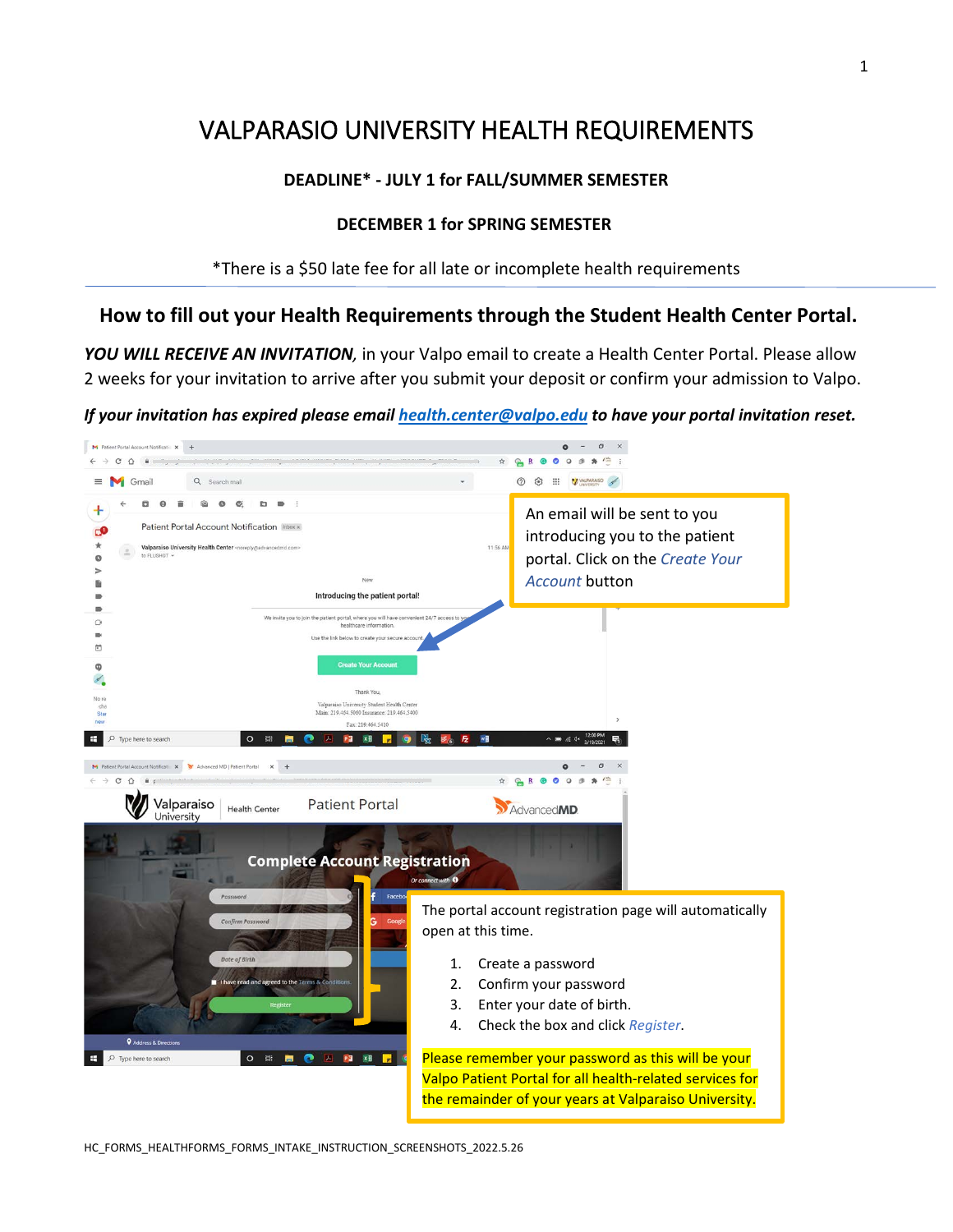

HC\_FORMS\_HEALTHFORMS\_FORMS\_INTAKE\_INSTRUCTION\_SCREENSHOTS\_2022.5.26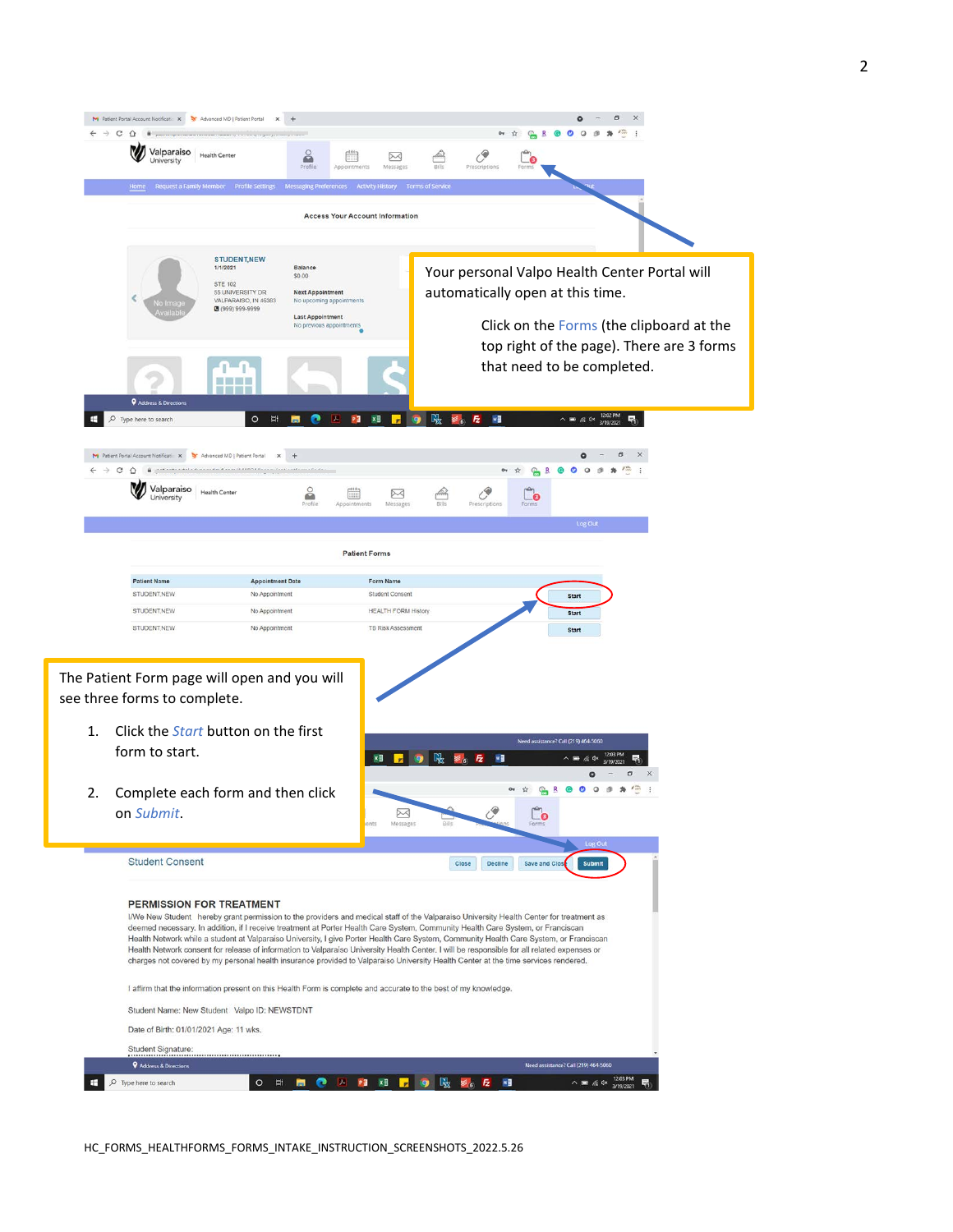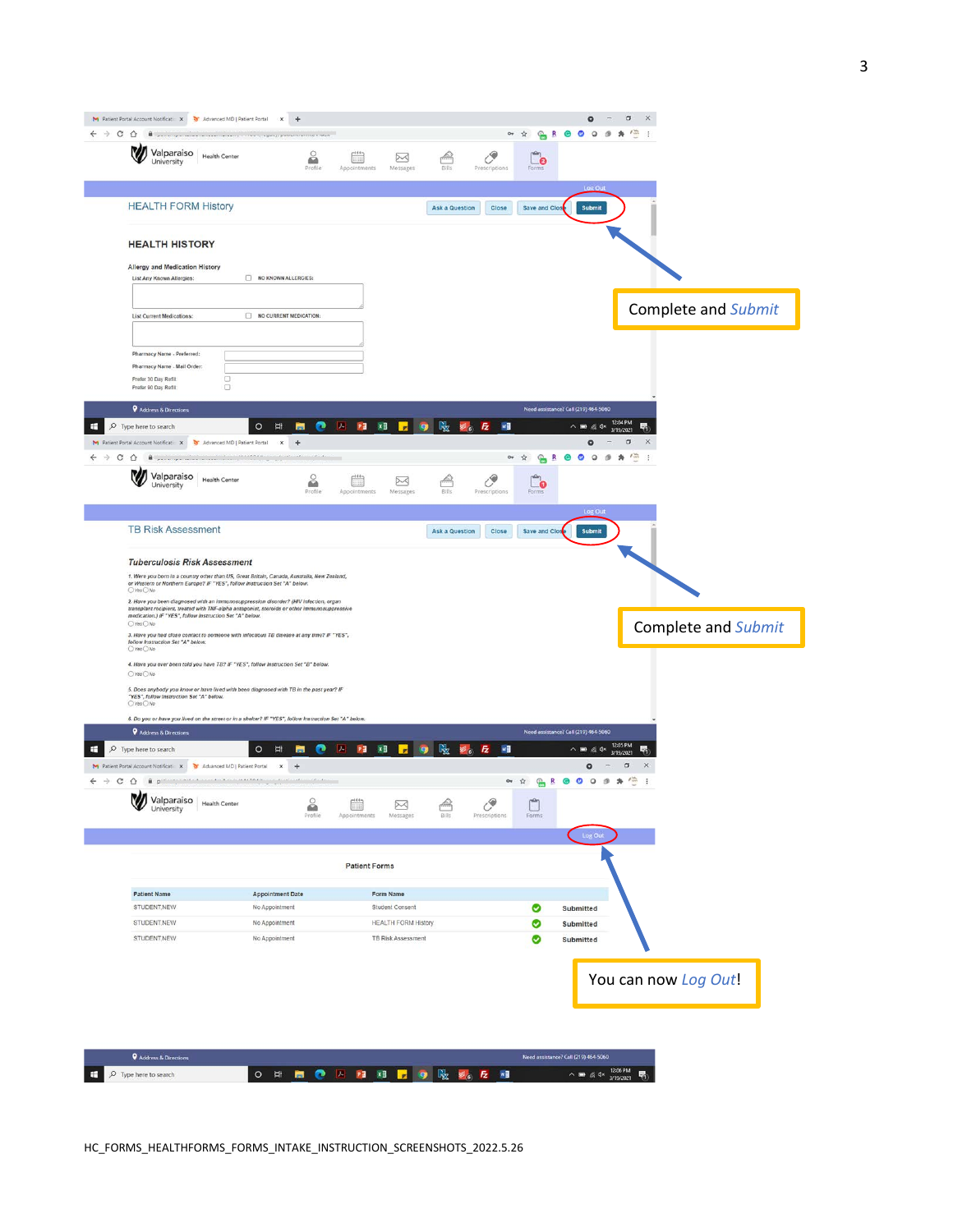# **Congratulations!** Your health form portion is now complete\*. You can upload your proof of vaccinations to the [MedProctor \\*](https://secure.medproctor.com/Account/SignIn). *\*FOR SCREENSHOT INSTRUTIONS ON THE VACCINATION VERIFICATION PROCESS CLICK [HERE.](http://www.valpo.edu/student-health-center/files/2021/12/MedProctor-screen-shots-11.1.2021.pdf)*

\*If you are a MINOR (under 18 years old) during FOCUS or the start of classes you and your parent/legal guardian will need to sign a consent form, in person at FOCUS.

**\*If the Health Center needed any additional information or has any questions, we will contact you through your Health Center Portal which sends you a notice through your Valpo email that you have a portal message. Both requirements (health portal forms and immunization upload) have to be complete and verified before you will receive your final GREEN check in your [Admission Portal.](https://admission.valpo.edu/account/login?r=https%3a%2f%2fadmission.valpo.edu%2fapply%2fstatus) We appreciate your patience!**

**All on-line forms must be completed and vaccination record uploaded by the deadline. \$50 late fee, paid to the Health Center, will be charged if requirements are completed past the deadline. A HOLD will be placed on your student account until the late fee is paid and the requirements are complete.**

# **Immunizations**

# **DEADLINE\* - JULY 1 for FALL/SUMMER SEMESTER**

### **DECEMBER 1 for SPRING SEMESTER**

A copy of your vaccine record should be uploaded to you[r MedProctor](https://secure.medproctor.com/Account/SignIn) 

Chat with Med+Proctor if you have any questions with uploading your document

[For Indiana State Required Immunizations Click Here](https://www.valpo.edu/student-health-center/newly-admitted-students/immunization-requirements-information/)

**\*\*\*\*If you are missing any immunizations or have submitted an incomplete record, MedProctor will send you a message through your Valpo email.\*\*\***

**\*There is a \$50 late fee for all late or incomplete health requirements**